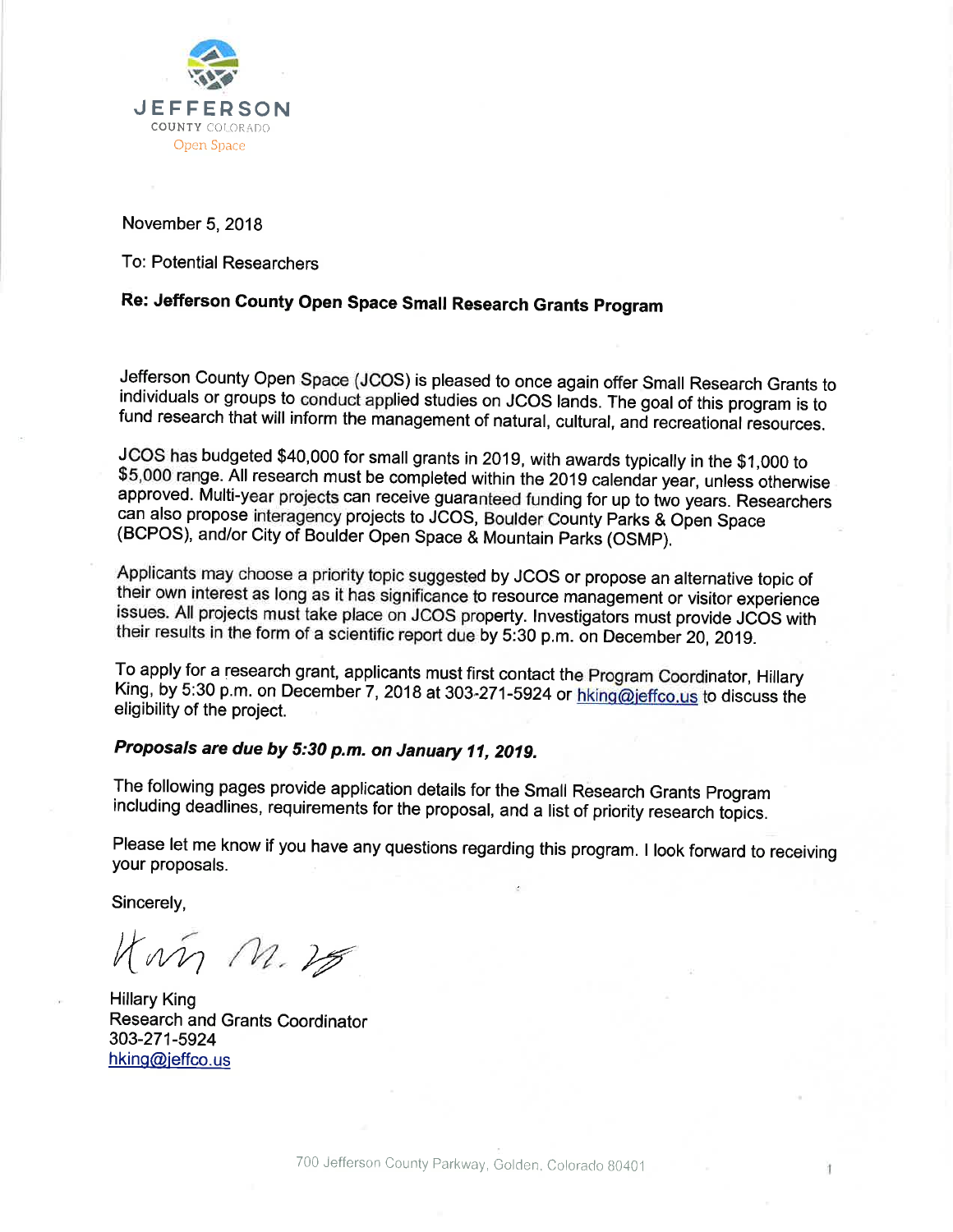

## **JEFFERSON COUNTY OPEN SPACE SMALL RESEARCH GRANTS PROGRAM**

Jefferson County Open Space (JCOS) seeks to fund scientific investigations, inventories, and monitoring projects that will inform the management of JCOS lands. Important deadlines for the 2019 Small Research Grants Cycle are listed below.

| <b>Date</b>       | <b>Deadline</b>                             |
|-------------------|---------------------------------------------|
| November 5, 2018  | 2019 Call for Proposals                     |
| December 7, 2018  | Deadline to contact the Program Coordinator |
| January 11, 2019  | Proposals due                               |
| February 22, 2019 | Award announcements                         |
| August 16, 2019   | Mid project check-in deadline               |
| October 31, 2019  | Draft report due                            |
| November 28, 2019 | Review comments provided to researcher      |
| December 20, 2019 | Final report due                            |

### **Guidelines and Instructions for Researchers:**

- Contact the Program Coordinator to discuss your project's eligibility by **December 7, 2018**.
- Grant proposals must be submitted via email by **January 11, 2019**. Email a PDF to [OSSRgrants@jeffco.us,](mailto:OSSRgrants@jeffco.us) with the email subject line as "Small Research Grants Program Proposal." If your proposal is found to be missing any component, you will have 24 hours to correct it.
- Applicants will be notified of the award status of their proposals by **February 22, 2019**. The contracting process will then take a few months to allow time for contract negotiations as needed. Keep this in mind when developing your project timeline.
- A draft of the report is due **October 31, 2019**, unless otherwise approved. The report should be largely complete at this point, needing only minor revisions for the final version.
- Grant funded projects must be completed by **December 20, 2019**, unless otherwise approved.
- Funding will typically be available in amounts from \$1,000 to \$5,000, although in special cases requests up to \$10,000 may be considered. Multi-year projects can receive guaranteed funding for up to two years.
- Researchers can propose interagency projects to JCOS, Boulder County Parks & Open Space (BCPOS), and/or City of Boulder Open Space & Mountain Parks (OSMP).
- Grant awards are paid as reimbursement upon successful project completion, except for materials that may be paid for up front.
- All research conducted on JCOS property requires a Research & Collections permit, available on the [JCOS website.](https://www.jeffco.us/FormCenter/Open-Space-15/JCOS-Research-and-Collections-Permit-App-175)
- Collection of specimens or artifacts and placement of objects or markers are strictly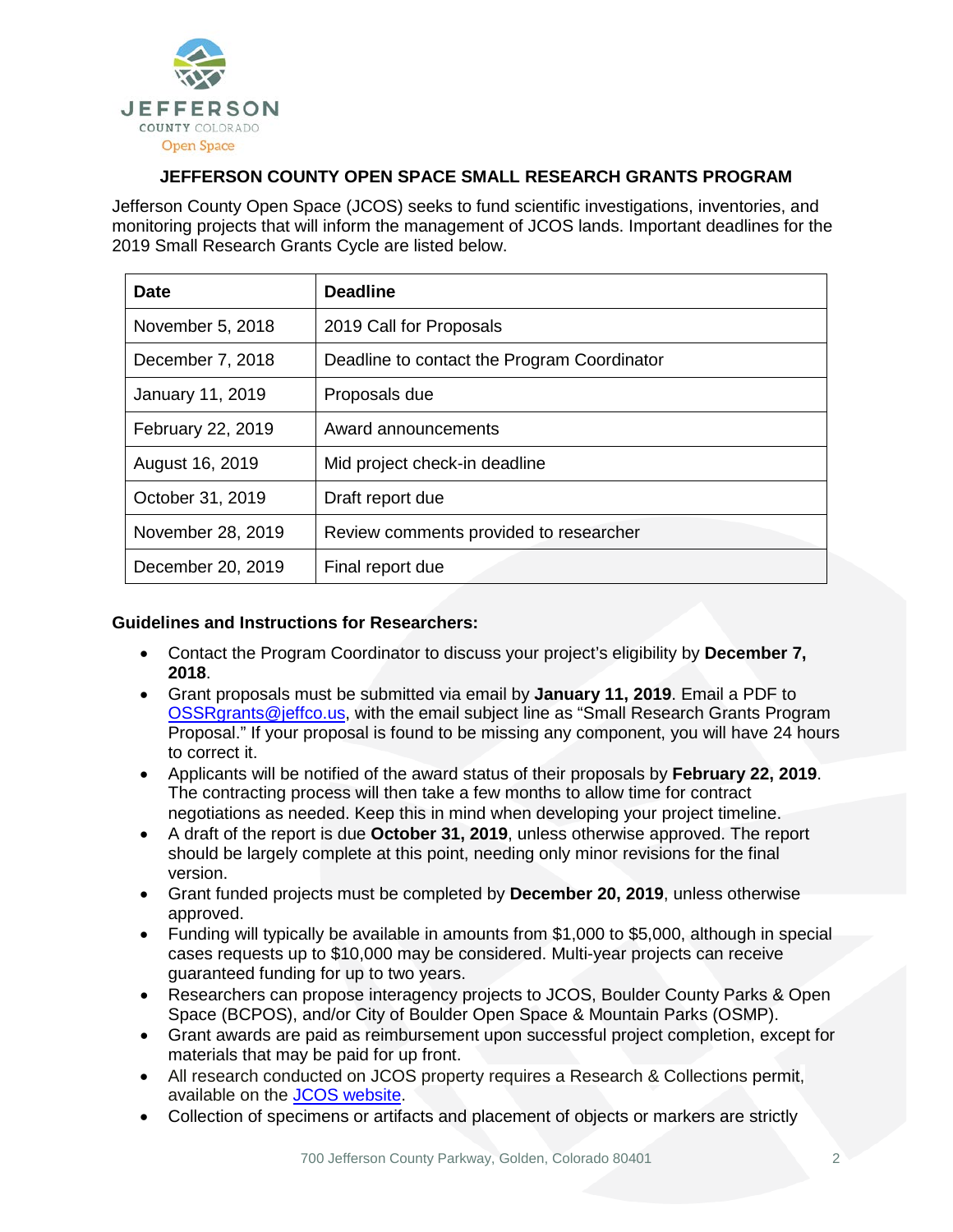

regulated. Researchers are responsible for contacting the appropriate agency for specific regulations regarding these activities. Researchers are also required to obtain all necessary permits before initiating their project. All specimens and artifacts collected are considered the property of Jefferson County.

- If this research is turned into a scientific manuscript for publication, JCOS must be named in the acknowledgements. JCOS reserves the right to review the manuscript prior to submission for publication.
- Researchers are responsible for knowing and adhering to all applicable policies and regulations set forth by JCOS.
- JCOS will only pay university overhead expenses up to 10%. Student salaries are typically capped at 20% of the total project cost, with exceptions possible in special circumstances.
- Researchers' names, institution, and research topic may be posted on the JCOS website. Final reports may also be posted at the discretion of JCOS. Researchers may not make reports public without JCOS permission.
- Proposals where no funds are requested will be accepted throughout the year with a four- to six-week review period. This also includes class projects. For projects with a simple scope, review time may be reduced.

## **Proposals must adhere to the following format guidelines:**

- Figures and tables embedded in the text.
- 1-inch margins all around.
- 12-point Arial font.
- Double line spacing.
- 8-page maximum, excluding cover page, references, budget, and personnel qualifications.
- All content combined into a single PDF document.

### **Proposals must include the following information:**

### Administrative Information

- The precise name of the entity that will be signing the grant contract, if awarded. (e.g. your organization or institution.)
- The names and titles of the persons signing for the entity.
- Proof that this person has the authority to sign on behalf of their entity (e.g., articles of incorporation, bylaws, or board resolution).
- Researchers applying through an academic institution must coordinate the proposal submittal with the institution's sponsored research department (or equivalent) and provide written verification from said department stating that this requirement has been met prior to the submission deadline.

### Section 1: Abstract, Objective, Hypothesis, and Anticipated Value

- Provide a one-paragraph summary (abstract) of the proposal that describes objectives, general methods, and anticipated value to JCOS.
- Describe the overall objective to be addressed by the research.
- State the hypothesis related to the objective.
- State how the proposal will contribute to the needs of JCOS.
- Describe how the proposal relates to completed or ongoing studies concerning JCOS resources.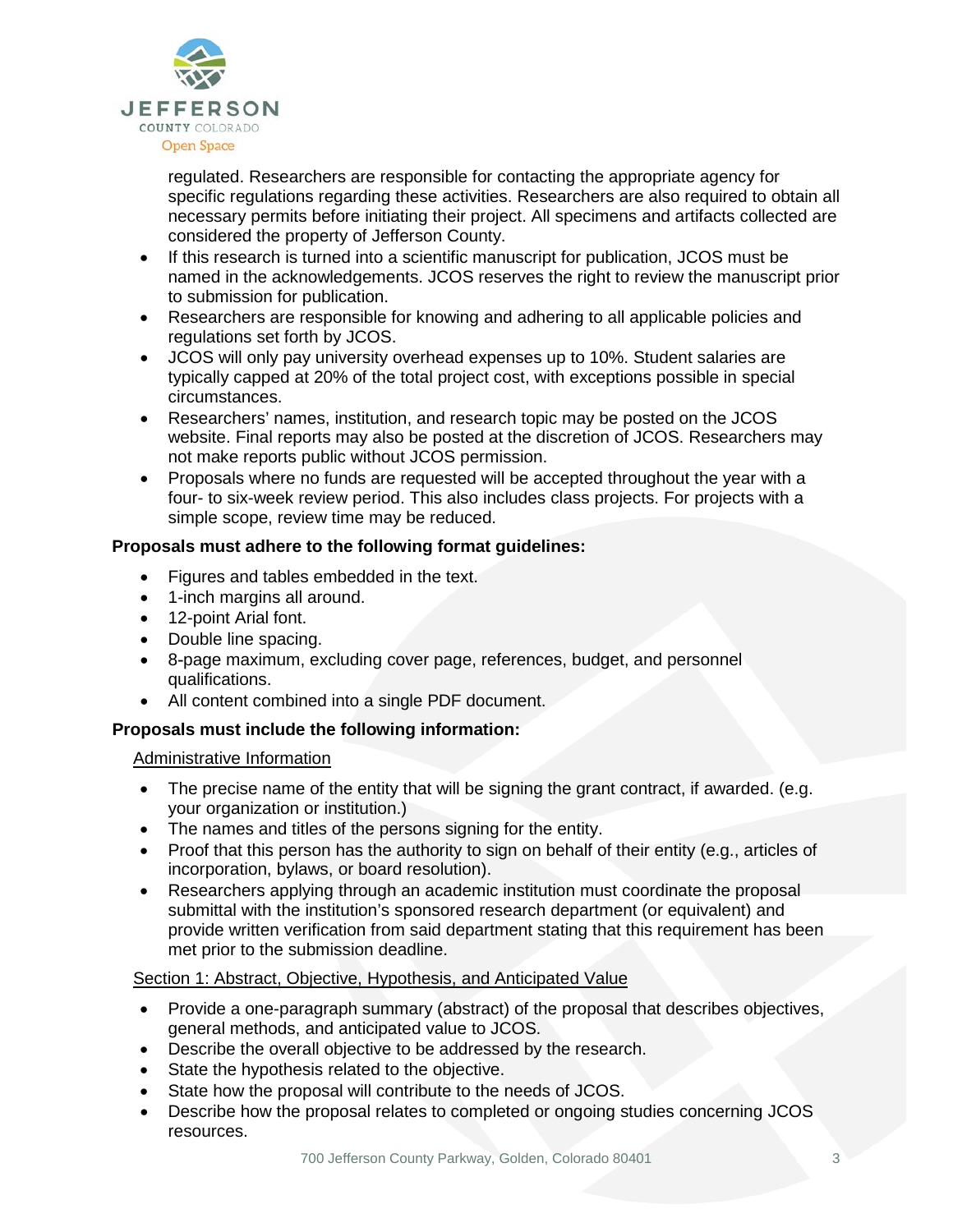

• Describe the anticipated value of the proposal to further scientific knowledge and for educating the public.

#### Section 2: Methodology

- Literature review.
- Explanation of sampling or survey methods.
- Project requirements (including logistics), necessary permits, and anticipated levels of coordination with JCOS staff.
- Discussion of data analysis techniques.
- Detailed project schedule.
- Map or location of research activities.
- Detailed description of any potential negative impacts to resources on JCOS property.
- State what percentage of the research would be conducted in the field and what percentage would be desktop work.
- State whether the research requires driving a vehicle onto JCOS property, and whether you can meet Jefferson County's auto insurance requirements.

#### Section 3: Budget

- If funding is requested, provide an itemized annual budget that includes funding requirements for salaries, equipment, travel, supplies, report preparation, and overhead, if applicable. Note that university overhead is capped at 10%.
- Provide information about sources of cooperative funding or assistance-in-kind (i.e., match). Please include appropriate supporting documentation. Match is not required, but proposals with matching contributions will be viewed favorably.
- For interagency proposals, note how much funding is being requested from each agency (JCOS, BCPOS, and/or OSMP).

#### Section 4: Qualifications of Researchers

• Provide a resume or curriculum vitae of the investigator(s). For student projects, attach a signed statement from a faculty advisor validating the nature of the proposal and describing the degree of faculty involvement and supervision. Faculty sponsors are responsible for providing final reports to JCOS should the student fail to do so. Future requests by students of a faculty advisor who has not provided required reports may not be processed.

To apply, please email a digital version of each proposal, in PDF format, to [OSSRgrants@jeffco.us,](mailto:OSSRgrants@jeffco.us) with the email subject line as "Small Research Grants Program Proposal."

#### **Draft and Final Reports**

A draft report must be emailed to **OSSRgrants@jeffco.us** in Microsoft Word format by October 31st, 2019, with the email subject line as "Small Research Grants Program Draft Report." The report should be largely complete at this point, needing only minor revisions for the final report submittal. The report should include the following sections:

- Abstract
- Introduction and statement of objectives and hypothesis
- Methods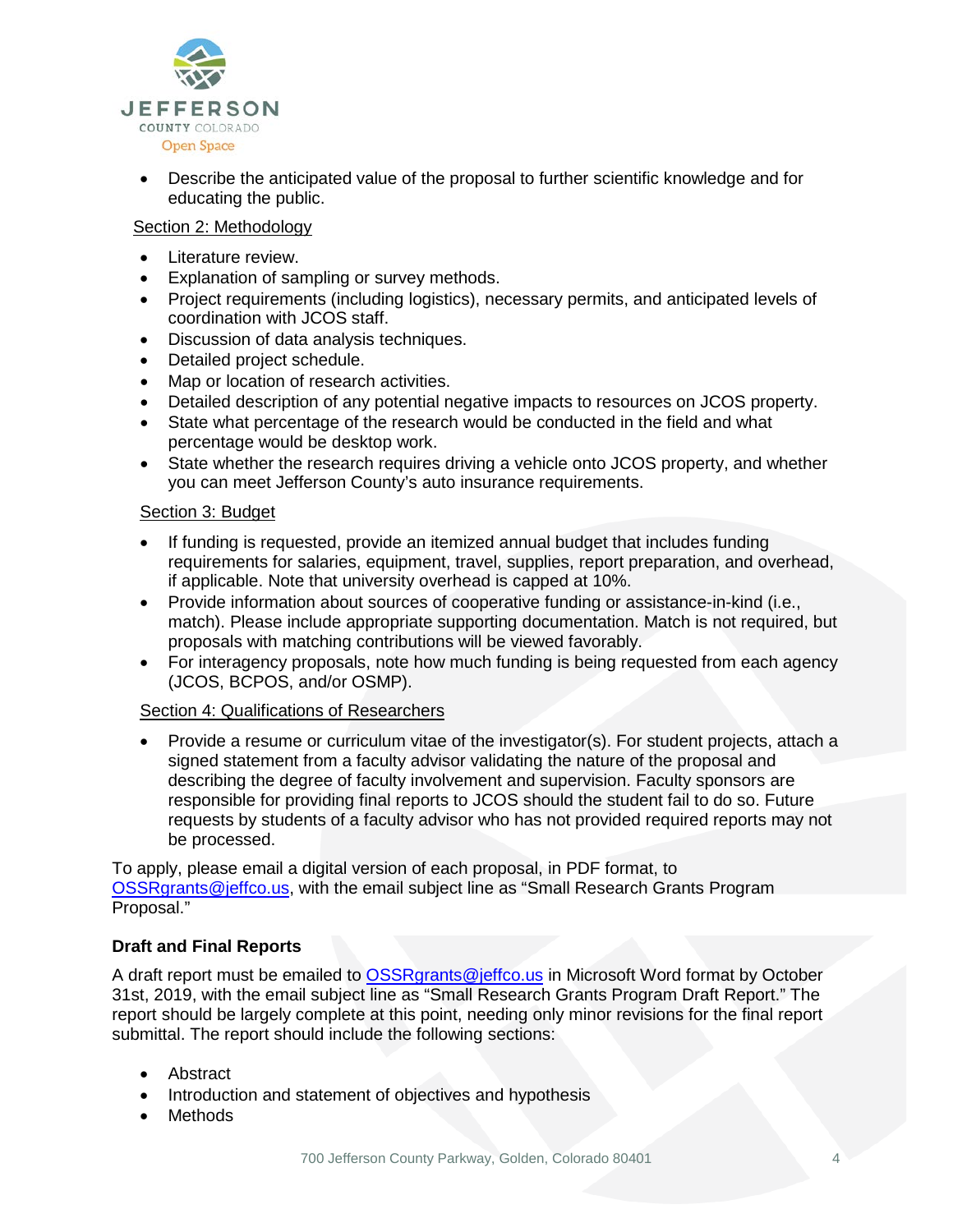

- Results
- Discussion, including a description of the value of the results to JCOS and management recommendations based on the result of the research
- Conclusion
- **Bibliography**

Student reports must be reviewed by their faculty sponsor prior to the draft submittal.

A final report must be completed and emailed to [OSSRgrants@jeffco.us](mailto:OSSRgrants@jeffco.us) in PDF format by December 20<sup>th</sup>, 2019, with the email subject line as "Small Research Grants Program Final Report." The report should include the following information:

- Abstract
- Introduction and statement of objectives and hypothesis
- Methods
- Results
- Discussion, including a description of the value of the results to JCOS and management recommendations based on the result of the research
- Conclusion
- Bibliography

Student reports must be reviewed by their faculty sponsor prior to the final submittal. Final reports may be published on the JCOS website, or in other materials produced by JCOS. An oral presentation of the research may be requested.

#### **Disclaimer**

- All successful applicants are required to abide by JCOS rules and regulations.
- A JCOS Staff Advisor will coordinate with each grant recipient.
- Payment of grant funds prior to project completion will be determined on a case-by-case basis. Final payment will not be made until the final report is received, reviewed, and accepted by JCOS.
- All successful applicants must provide proof of insurance per the terms of the grant agreement.
- JCOS employees are not eligible for grants directly related to their primary job duties.
- In the event of a partial award or proposed contract changes, grant recipients must negotiate with JCOS, to the satisfaction of both parties, the elements of the proposed scope within eight (8) weeks of receiving the grant agreement for signature. If this is not completed to the satisfaction of JCOS, then JCOS reserves the right to rescind the award.
- From the date the grant agreement is sent to the researcher to sign, researchers have nine (9) weeks to submit a signed copy of the contract. If this is not completed to the satisfaction of JCOS, then JCOS reserves the right to rescind the award.